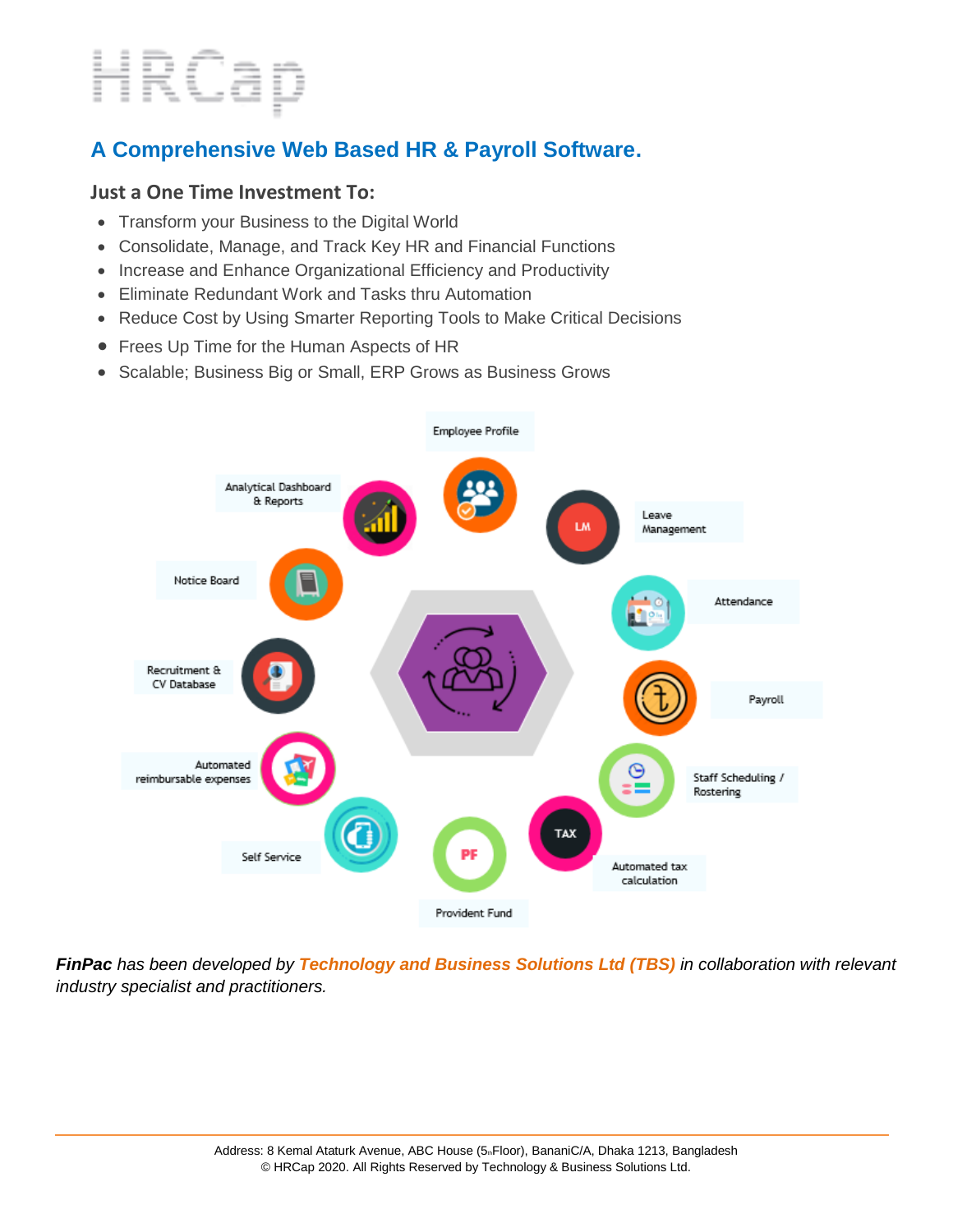# **Features & Functionalities**

## **Employee Profile**

- $⊓$  Personal Information
- $\boxtimes$  Identification (NID, Passport & etc.)
- Employee's Address (Present, Permanent & Others)
- Work Center (Track Employee's current work station)
- Educational Information
- $\boxtimes$  Training & Certification

## **Leave Management**

- $\boxtimes$  One / multiple leave policy setup according to company rules for different types / groups of employees
- $\boxtimes$  Leave request approval through workflow
- $\boxtimes$  Special Leave approval system by HR management
- $\boxtimes$  Force Leave Deduction
- $\boxtimes$  Forwarding remaining leave to next year
- $\boxtimes$  Leave Calculation & Balancing

## **Self Service**

- $\boxtimes$  Report: Check Attendance maintaining hierarchy
- Actual Investment Declaration
- $\boxtimes$  Income Tax Statement
- $\boxtimes$  Yearly Salary Statement
- $\boxtimes$  Employee can login to their own portal
- Employee will have his/ her own dashboard
- Employee Calendar
- Holidays
- $\boxtimes$  Leave request
- $\boxtimes$  Pay slips and etc.
- $\boxtimes$  Self-Attendance from the application
- Attendance Regularization
- $\boxtimes$  Employee leave balances
- $\boxtimes$  Track Employee Previous Experiences
- Employee Emergency Contact information
- $\boxtimes$  Employee Banking Information
- $\boxed{ }$  Disciplinary Action
- **Ø** Family Member
- **⊠** Nominee
- $\boxtimes$  Document attachment facility
- $\boxtimes$  Each employee is identified by unique ID.
- Assign Supervisor Manually

### **Attendance**

- Flexible Staff Scheduling / Rostering
- Customize One or Multiple shifts
- $\boxtimes$  Setup Shift wise Office Time
- Holiday Setup by Shift
- $\boxtimes$  Overtime (OT) hourly rate setup / by gross pay / by basic pay
- $\boxtimes$  Regularize attendance / attendance adjustment with approval system
- Finger Print / EM Card / Face Detection Integration / file upload
- $\boxtimes$  Individual employee check-in & check-out system
- $\boxtimes$  Individual employee calendar with working day, weekly holiday, holiday, time-in, timeout, late notification & overtime
- $\boxtimes$  My Reports & Fellow Member's Reports

# **Rostering**

 $\boxtimes$  Daily / monthly/ weekly staff scheduling for the organization/ department / location and etc.